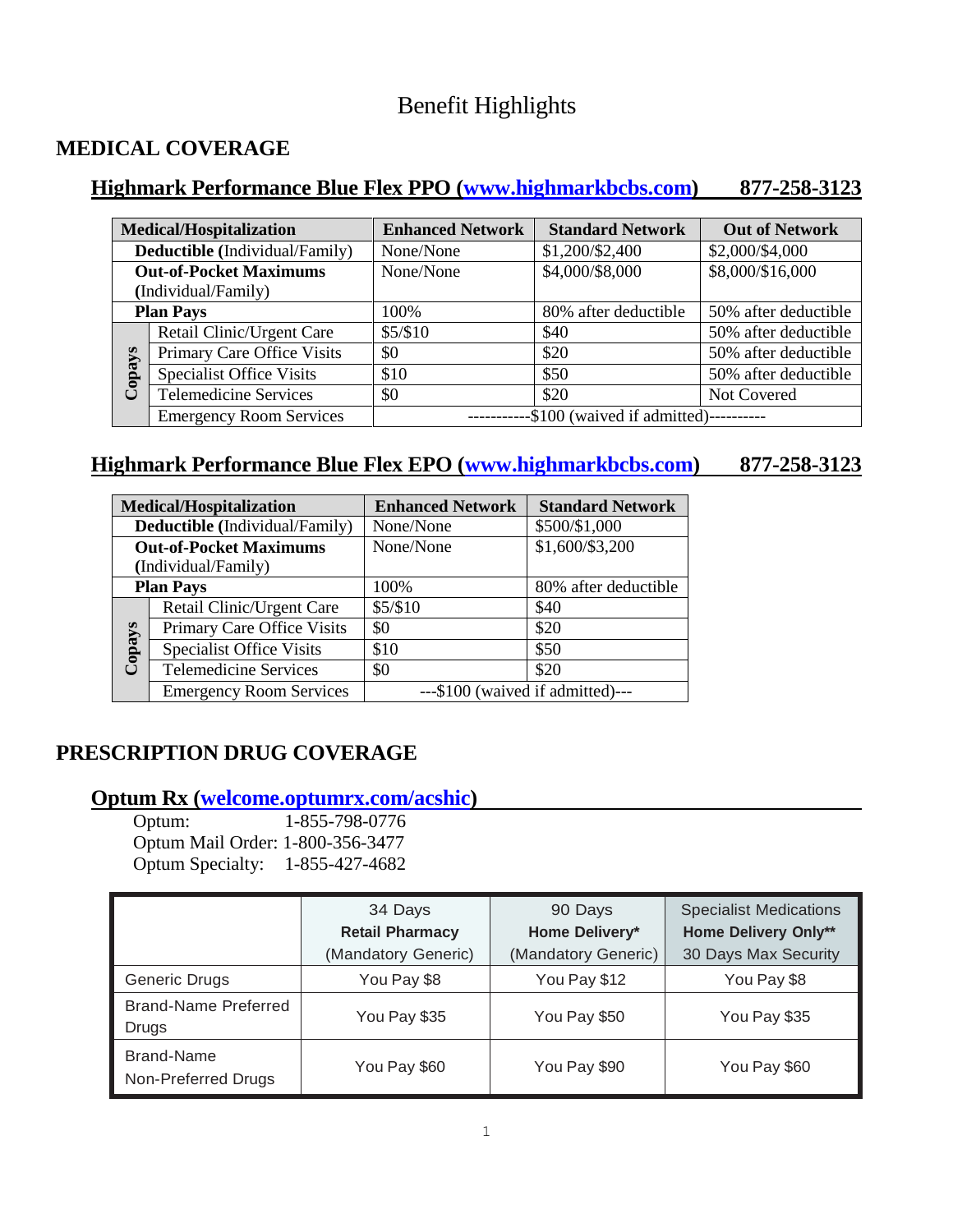# **DENTAL COVERAGE United Concordia [\(www.ucci.com\)](http://www.ucci.com/) 866-604-8512**

- Unlimited maximum, \$0 deductible, \$1,500 Lifetime Maximum per member for Orthodontic.
- Diagnostic/preventive and basic services are covered at 100%
- Periodontics, Oral Surgery, Inlays, Onlays, and Crowns are covered at 80%
- Prosthetics and Orthodontics are covered at 50%. Orthodontics are limited to dependent children under 19.

# **VISION COVERAGE Davis Vision [\(www.davisvision.com\)](http://www.davisvision.com/) 800-999-5431**

- 19 and older
	- o Eye examination and Eyeglass/Contact lenses covered once every 12 months, no copay if in-network.
	- o Eyeglass frames covered every 24 months.
- 18 and younger
	- o Eye examination covered once every 12 months, no copay if in-network.
	- o Eyeglass/contact lenses + eyeglass frames covered every 12 months.

All coverages above are available to employee, current spouse and eligible dependents up to age 26.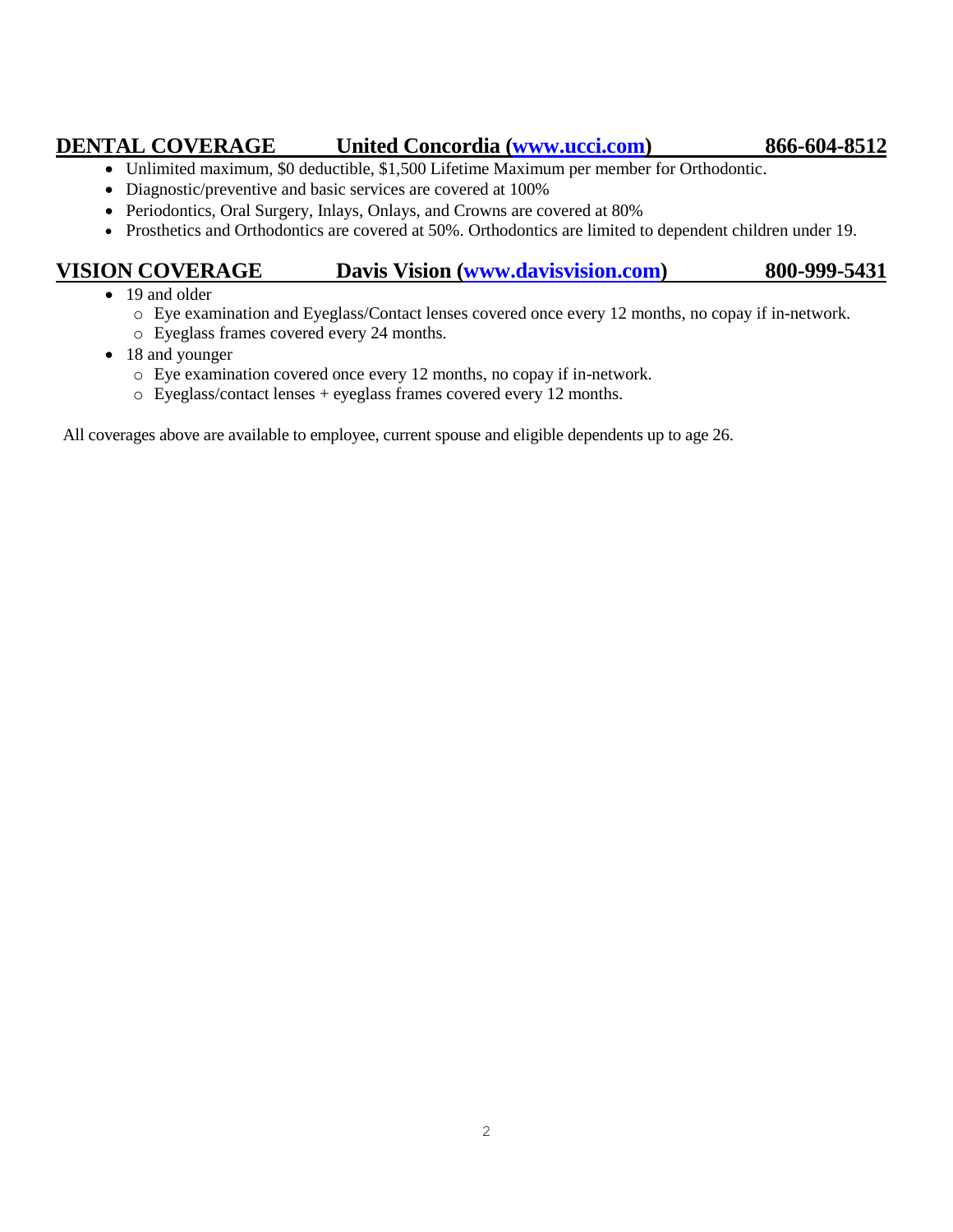## *HEALTH PLAN- END OF COVERAGE*

Existing coverage continues until the end of the month of when:

- Employee separates employment, such as, retirement, resignation, discharge, or furlough (except for 10 month employees- see section below)
- An employee goes on a long-term unpaid absence: (except fmla, or military leave without pay with benefits);
- An employee has had one full year of being on disability or workers compensation.
- A dependent spouse is divorced from the employee.
- A dependent child reaches age 26.

## 10 month employees

For 10 month employees who completed an entire semester and earned a full accrual, coverage will continue during the month(s) of accrual payment.

#### Example:

10 month faculty ends employment after fall semester, coverage will be provided through February (January is a regular pay and February is one earned accrual month).

If ending employment after spring semester, coverage will be provided through August (June is a regular pay, and July/August is two earned accrual months).

Ending employment prior to the end of the full semester, coverage will continue until the end of the month in which employment was separated. Partial accruals earned will be paid out in following pay period.

#### Deceased Employee or End of employment after Disability/Worker's Compensation

If an employee passes away while employed with CCAC, his/her coverage will end that day. Any dependents on the coverage will end at the end of that month. Dependents on the plan will have the option to sign up for COBRA and CCAC will cover the full premium cost for three months.

Existing coverage for employees who do not return to employment after one full year of disability or worker's compensation will continue until the end of the month in which employment was separated. The employee will have an option to sign up for COBRA. CCAC covers the premium cost, not to exceed one year from when long-term disability commenced or after the month in which an injury occurred for worker's compensation.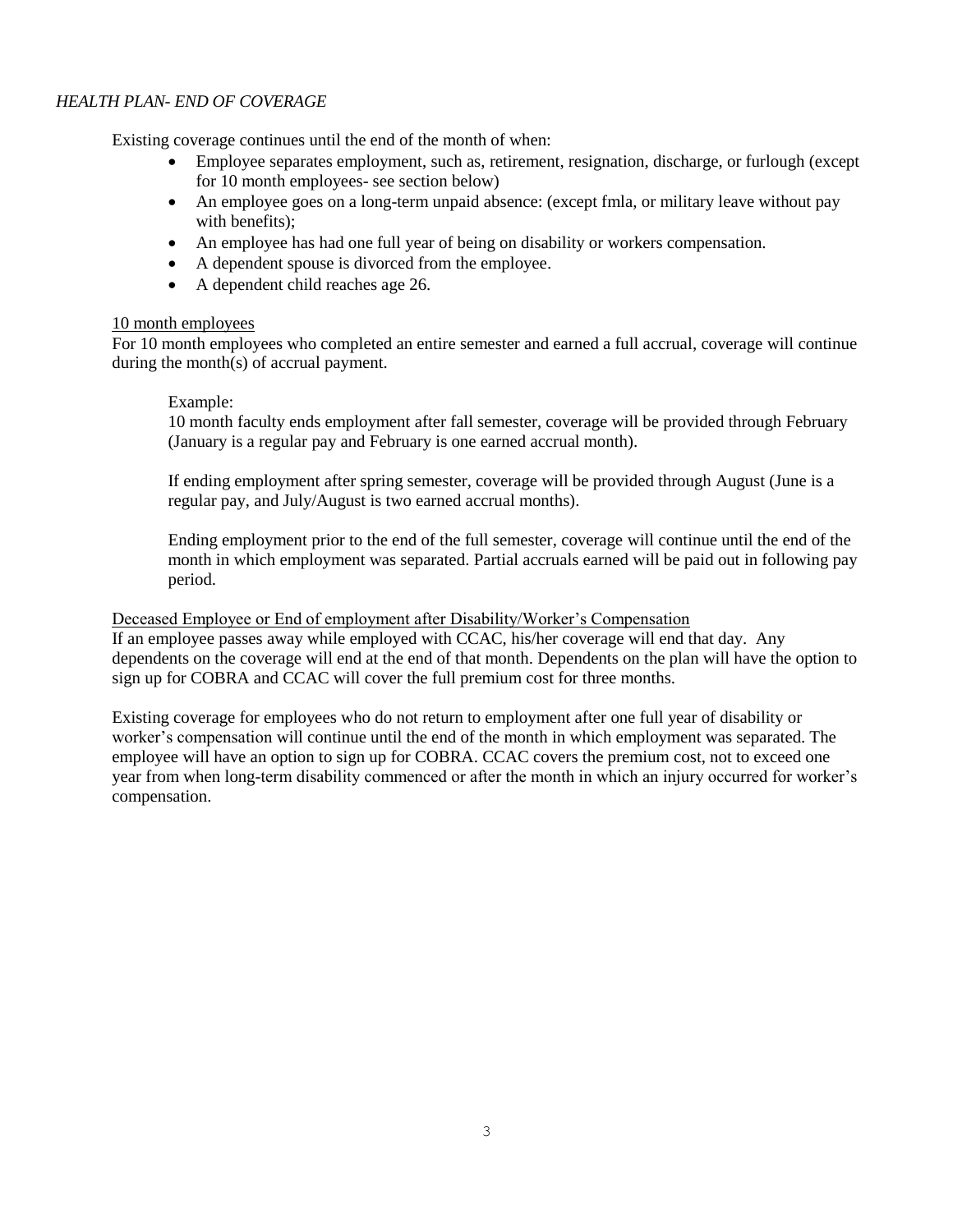## *ADDITIONAL BENEFITS OVERVIEW*

#### *FLEX SPENDING ACCOUNTS:*

Health and/or Dependent Care - The ability to set aside dollars in a spending account through payroll deduction on a pre-tax basis to be used for medical expenses not covered by insurance plans or expenses related to dependent care for custodial or child care. Dependent is defined as anyone being claimed on IRS returns.

#### *GROUP LIFE / ACCIDENTAL DEATH & DISMEMBERMENT / DEPENDENT INSURANCE:*

Coverage is equal to two (2) times annual salary with maximum of \$100,000 for AFT employees, \$75,000 for SEIU employees. Administrators and Admin Asst/Excluded have a cap of \$300,000. \$20,000 for regular part-time. Dependent coverage for spouse is \$5,000 and \$1,000 for each eligible child to age 19 or 25 if a full-time student. Premiums are paid by College.

## *SHORT-TERM DISABILITY:*

SEIU and Admin Asst – Excluded Employee covers first 8 days (6 work days) with PTO, bonus, sick or personal time.  $9<sup>th</sup>$  through 31<sup>st</sup> day – 67% base pay  $2<sup>nd</sup>$  month  $-100%$  base pay  $3<sup>rd</sup>$  month  $-60%$  base pay

#### AFT

Collegial coverage for first 8 days.  $9<sup>th</sup>$  through 31<sup>st</sup> day – 67% base pay  $2<sup>nd</sup>$  month  $-100%$  base pay 3<sup>rd</sup> month – 100% base pay

#### Administrators

Employee covers first 8 days (6 work days) with sick, vacation or personal time. 9<sup>th</sup> through 90<sup>th</sup> day – 100% base pay

## *LONG-TERM DISABILITY:*

Employees become eligible for long-term disability insurance after one (1) year of service. Long-term disability benefits take effect on the 91st day of disability for all eligible employees if approved by the carrier. If disability is approved, the LTD plan pays 60% of gross annual base salary to a maximum of \$10,000 per month and the College maintains 100% of medical benefits for one (1) year. 403b contributions are supplemented by insurance carrier. Premiums are paid by College thus making this benefit taxable to employees on receipt.

#### *EMPLOYEE ASSISTANCE PROGRAM*

EAP services offered to all college employees through Lytle EAP Partners to provide employees and family members with free and confidential help in dealing with personal problems. This benefit provides short-term counseling for you and your family members. The EAP can help with most any kind of problem that affects your personal well-being and your ability to perform your job. Call your employee and family assistance program at 1-800-327-7272. Also, visit their website for more information- [www.lytleeap.com.](http://www.lytleeap.com/) The access code for the EAP is "ACSHIC".

#### *ED LOGICS (available to employees with medical coverage through College):*

Gaming platform on wellness provided through ACSHIC. [acshic.edlogics.com](file://///ccac.org/HR/Compensation/Salary%20Guidelines/2021/acshic.edlogics.com)

#### *TELADOC (available to employees with medical coverage through College):*

Grants access to board-certified doctors and pediatricians 24/7/365. Ability to treat flu, allergies, sinus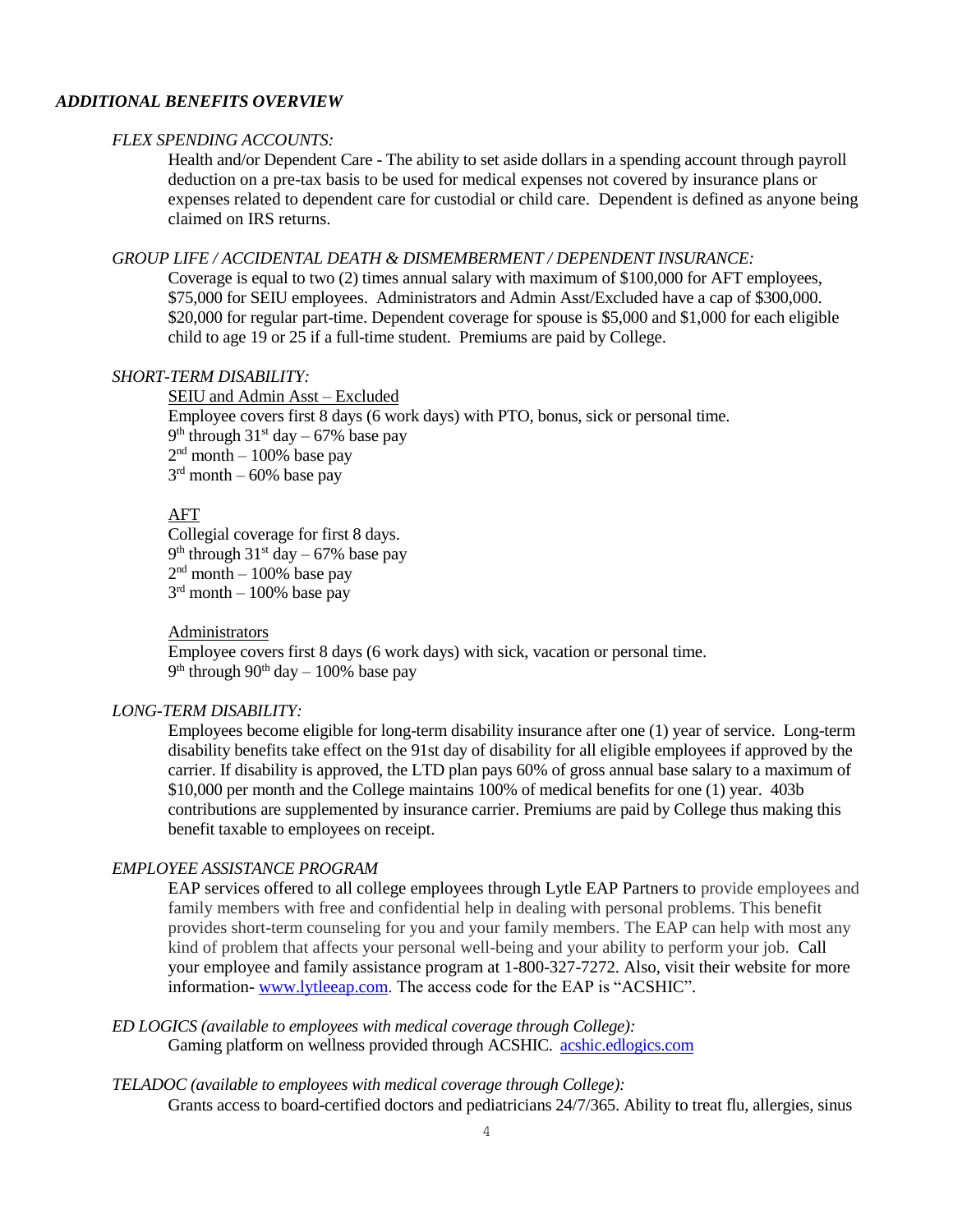infections, rash, sore throats and more all without having to leave work or home. Provided through ACSHIC. [www.teladoc.com/enter](http://www.teladoc.com/enter) or 1800-Teladoc (835-2362).

*TELADOC MEDICAL EXPERTS [previously Advance Medical] (available to employees with medical coverage through College):*

Provides no cost second opinions to confirm diagnosis and/or treatment plan- provided through ACSHIC. [Teladoc.com/MedicalExperts](file://///ccac.org/HR/Compensation/Salary%20Guidelines/2021/Teladoc.com/MedicalExperts) or 855-380-7828.

*EXPERIAN (available to employees with medical coverage through College):*

Highmark offers ACSHIC subscribers who have medical coverage, identity protection services through AllClear ID at no cost. Service includes credit monitoring and identity repair. 1-866-584-9479 or [www.experianidworks.com/highmark.](http://www.experianidworks.com/highmark)

*LIVONGO (available to employees with medical coverage through College):*

Diabetes program that makes living with diabetes easier by providing a connected meter, unlimited strips and coaching at no cost to eligible employees and family members on the medical plan through ACSHIC. [join.livongo.com/ACSHIC/now](file://///ccac.org/HR/Compensation/Salary%20Guidelines/2021/join.livongo.com/ACSHIC/now) or 800-945-4355 and mention registration code ACSHIC.

### *RETIREMENT- DEFINED CONTRIBUTION OR DEFINED BENEFIT PROGRAM OVERVIEW*

Available to eligible employees in which it is mandatory and a condition of employment to participate in a retirement plan.

#### **403b Defined contribution plan.**

Three vendors are available to invest:

- TIAA [www.tiaa.org](http://www.tiaa.org/)
- Fidelity Investments [www.fidelity.org](http://www.fidelity.org/)

The following conditions apply to TIAA and Fidelity Investments:

- Immediate vesting.
- Employee contributions can be combined between TIAA or Fidelity Investments.
- Required employee contribution is 5% of base salary for Administrators and AFT employees.
- The college match is 5% on first \$6,000 of base salary and 10% on balance of base salary per calendar year.
- For SEIU employees, a 1% or 5% contribution option is available. If 1% contribution is selected, the college matches 1%. If the 5% contribution is selected, the college match is 5% on first \$6000 of base salary and 10% on balance of base salary per calendar year.
- All employees contributing 5% match to TIAA and/or Fidelity Investments require contributions be tax-deferred.

#### **Public School Employees' Retirement System- Defined Benefit Plan**

- New participants begin with class TG hybrid plan at 6.25% of gross salary to defined benefit and 2.75% to defined contribution. Defined contribution includes a 2.25% employer match.
- By enrolling, will receive an enrollment packet from PSERS and may elect to change to an TH hybrid plan.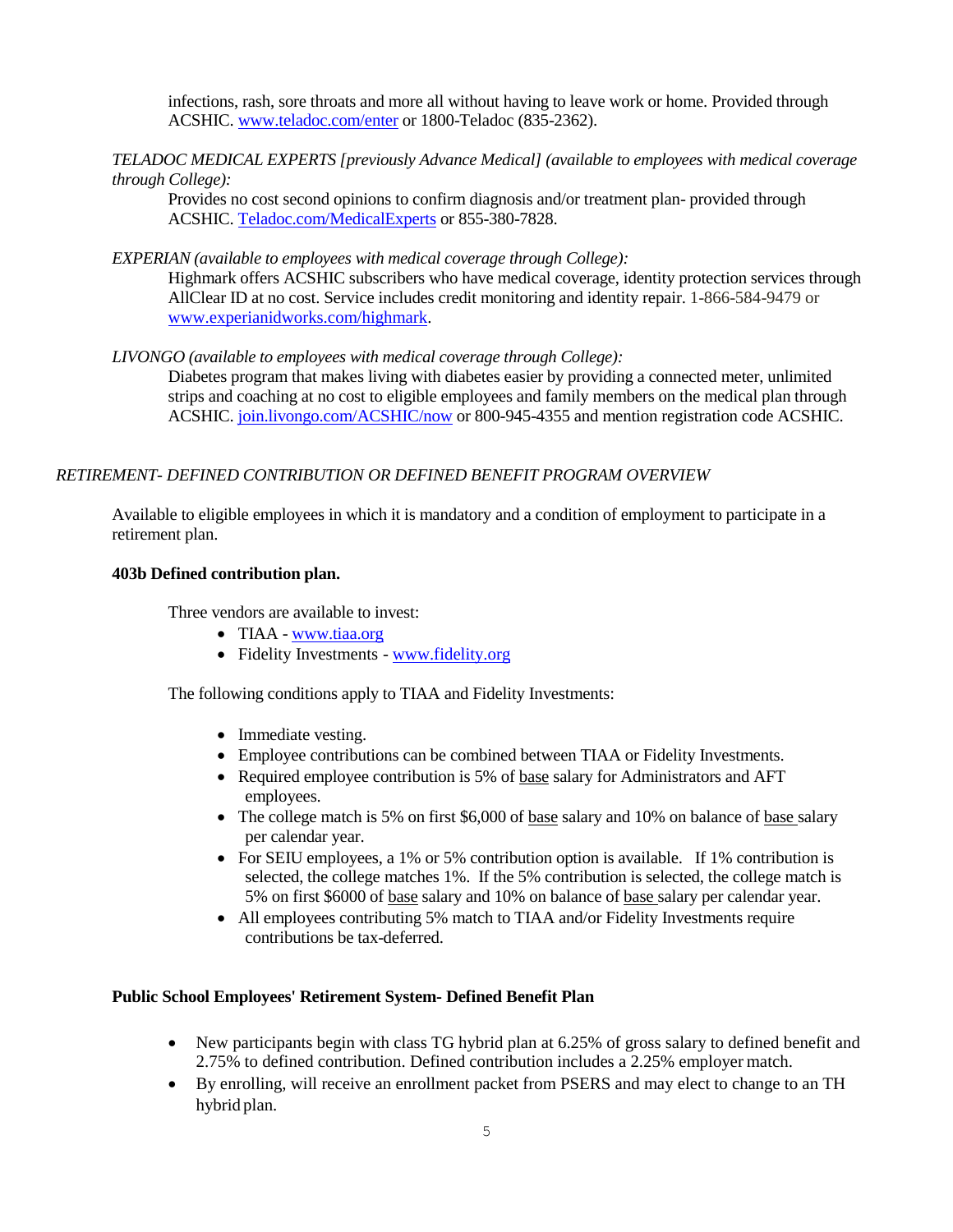- o 5.25% of gross salary to defined benefit and 3.0% to defined contribution. Defined contribution includes a 2% employer match. Note: has a lower class service multiplier.
- 10 year vesting period for defined benefit; 3 eligibility point vesting threshold for defined contribution.
- Employees' contribution is tax deferred; final average salary for defined benefit based on highest 5 years.
- Defined Contribution Plan Vendor: Voya- 1-833-432-6627.
- CCAC's defined contribution plan is far more generous than PSERS DC only offering. The SERS voluntary elective deferral option is unavailable for CCAC employees. Please refer to the 403b Retirement Plan section for a defined contribution only option and elective deferrals provided through CCAC.
- With a "shared risk/shared gain" provision, Class T-E, Class T-F, Class T-G, and Class T-H members benefit when investments are doing well and share some of the risk when investments underperform. Your Defined Benefit (DB) contribution rate may increase or decrease by 0.50% or 0.75% within the specified range once every three years. If however, it is determined that PSERS is fully funded at the time of the comparison, your member contribution rate will revert to the base employee contribution rate for your membership class.

## **State Employees' Retirement System- Defined Benefit Plan**

- New participants begin with class A5 hybrid plan at 5% of gross salary to defined benefit and 3.25% to defined contribution. Defined contribution includes a 2.25% employer match.
- By enrolling, will receive an enrollment packet from SERS and may elect to change to an A6 hybrid plan.
	- o 4% of gross salary to defined benefit and 3.5% to defined contribution. Defined contribution includes a 2% employer match. Note: has a lower class service multiplier
- 10 year vesting period for defined benefit; 3 year vesting period for defined contribution
- Employees' contribution is tax deferred; final average salary for defined benefit based on highest 5 years.
- Defined Contribution Plan Vendor: Empower- 1-800-633-5461
- You and your employer make mandatory contributions to your pension each pay day. The amounts are set by law in the State Employees' Retirement Code and are generally fixed with the exception of a shared-risk/shared-gain provision on your contribution. If SERS investments fail to achieve the assumed rate of return over a number of years; or conversely, if SERS investments outperform the assumed rate of return over a number of years, your contribution rate could change by a specified amount.

# *RETIREMENT- 403b/457b ELECTIVE DEFERRALS OVERVIEW (Plan changes effective November 1, 2019)*

All employees (except students regularly attending classes offered by CCAC) may participate in tax-deferred or Roth 403b or tax-deferred 457b elective deferral contributions toward retirement subject to a minimum of \$200 contributed per year. There are IRS limits on how much total can be contributed in a calendar year.

The plan allows participants to take distribution from 403b elective deferral accounts upon the attainment of age 59.5 or later while in-service without tax penalty. Taking distribution prior to attaining age 59.5 may be subject to an additional 10% tax penalty, but can only be done upon separation of employment. Loans are allowed from the 403b elective deferral account, certain restrictions apply. Effective 11/1/19, distribution on account of hardship or disability are allowed.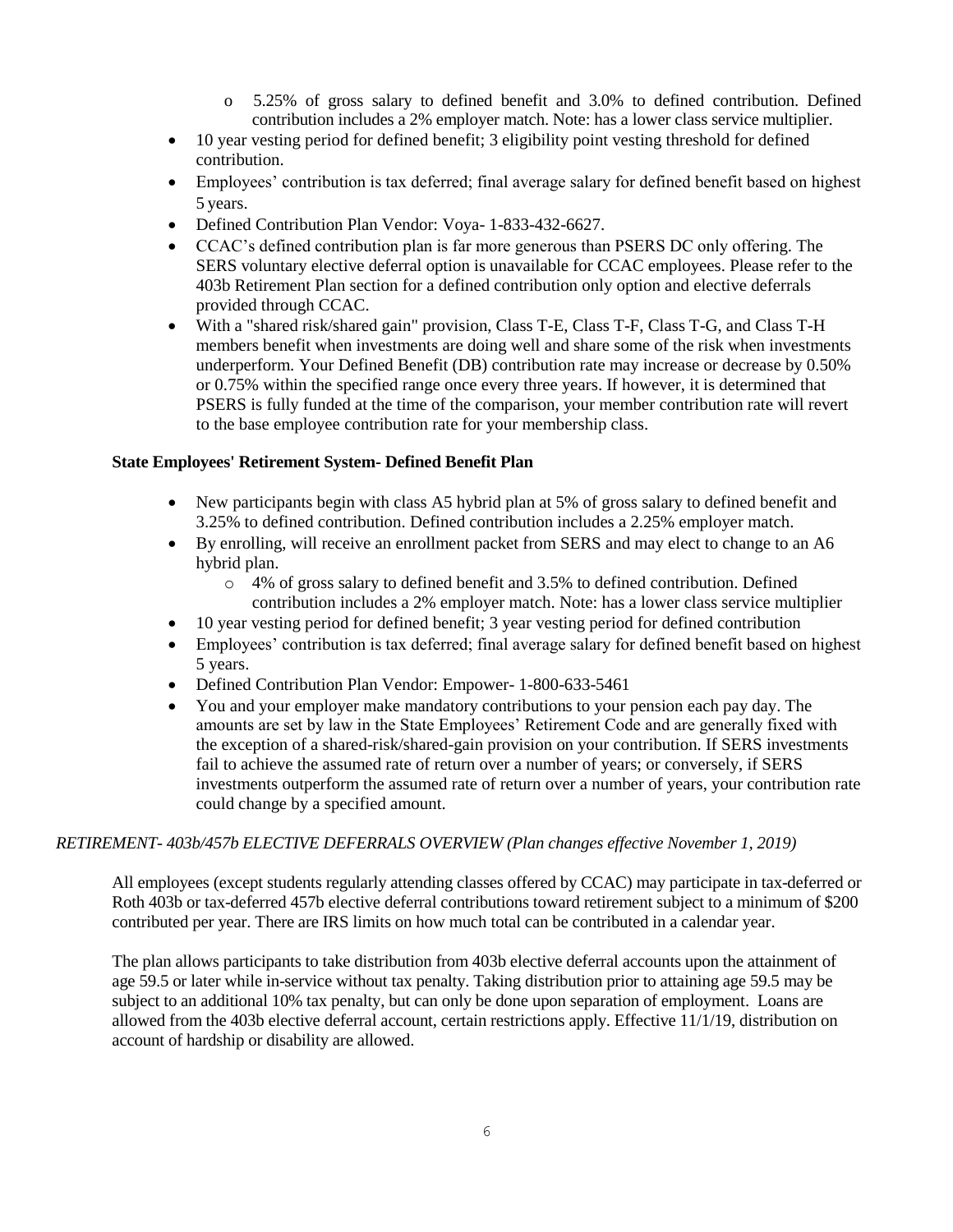Effective 11/1/19, a Roth contribution option is available for 403b elective deferrals. With the addition of this new Roth feature, there is another choice on how to save for retirement. Roth contributions and withdrawals are taxed differently from tax deferral plan options.

With a Roth feature, one can designate all or a portion of future deferral contributions as "Roth contributions." Roth contributions are made on an after-tax basis and are included in current taxable income. Earnings on Roth contributions are tax free if they are part of a "qualified distribution." A qualified distribution is one that is taken at least five tax years from the year of a person's first Roth contribution and after attaining age 59½ or if becoming disabled or deceased.

In contrast, traditional contributions are made on a pretax basis and are not included in current taxable income. The pretax contributions and any earnings will be subject to income taxes when withdrawn. You may contribute to both the pretax and Roth option so long as you do not exceed the total IRS contribution limit for that year.

457b funds cannot be distributed until separation of employment (unless the account qualifies for a small balance in-service distribution as defined in 5.2 of the 457b basic plan document or upon the attainment of age 70 ½), but upon your separation of employment you can take a distribution prior to age 59 ½ generally with no early withdraw tax penalty (special rules apply for rollovers). Loans are not allowed from the 457b plan. Distribution from an unforeseen emergency is not allowed.

If you have any questions about the tax consequences of the distribution you are taking from your plan, please consult your attorney or tax advisor before the distribution is made.

For more details, see the Universal Availability Notice available on the portal under the benefits section on the human resources page.

*UNION DUES* - Subject to change

AFT and SEIU employees have the option to become a union member.

For AFT full-time members and AFT adjunct faculty member, the dues are 1% of base salary plus pass thru dues of \$6.30/monthly.

For SEIU members the dues are 1.39% of gross salary.

#### *VALUE ADDED BENEFITS*

Wireless discounts:



- **Verizon offers an 18% discount on wireless service, and Sprint also offers an additional 25%** discount on accessories
- T-Mobile offers 33% discount off their individual liable plans/family plans and 50% off for active/reserve Military. [www.t-mobile.com/amplified](http://www.t-mobile.com/amplified)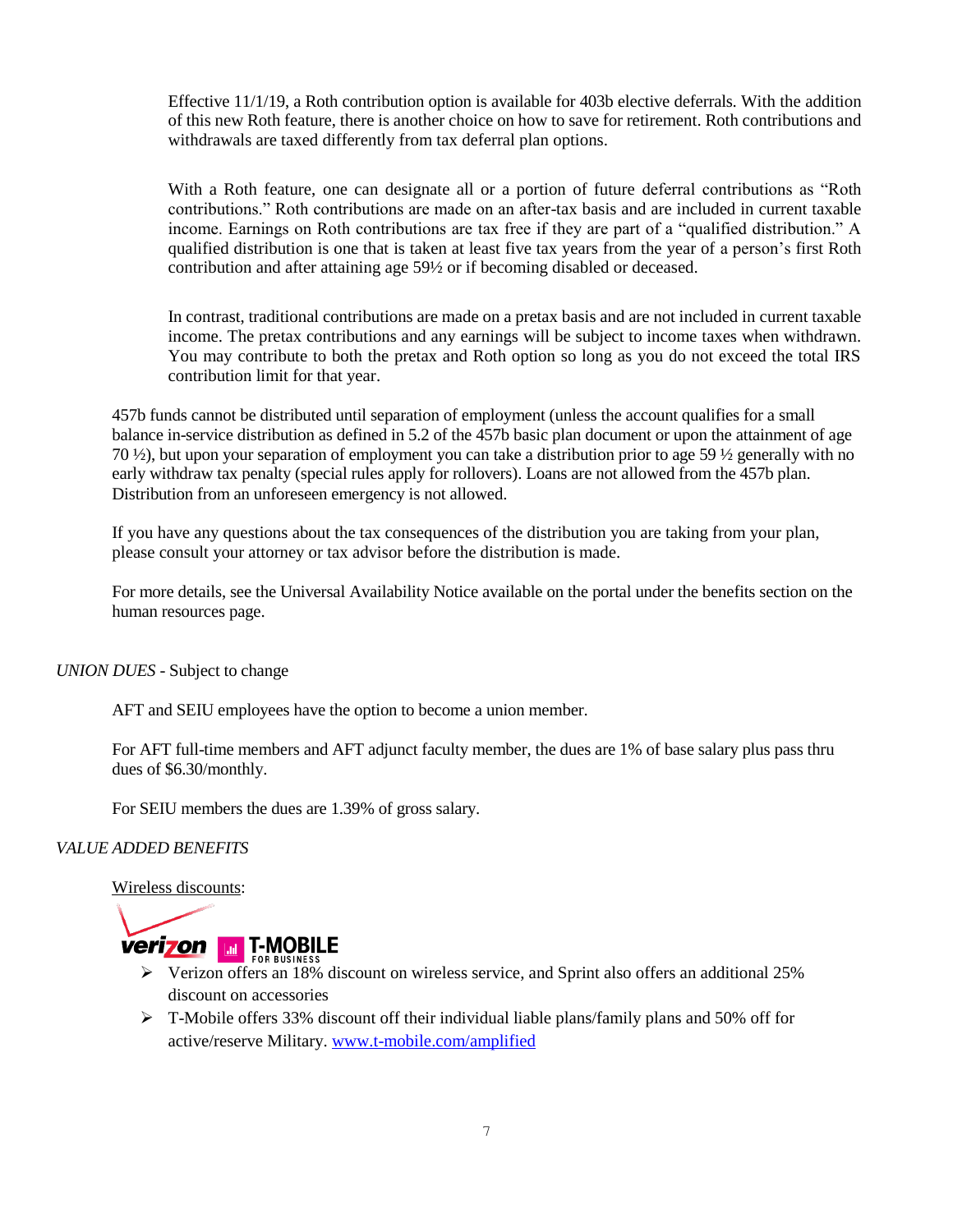## Educational benefits:



- $\triangleright$  Tuition Benefits
	- o Tuition Reimbursement:
		- Administrators/Excluded Staff- Regular benefited full-time and part-time employees, after completing twelve (12) consecutive months of service with the College, are eligible for initial tuition reimbursement of \$3,000/year. See employee manual for more details.
		- AFT full-time- After completing two semesters of service with the College, are eligible for tuition reimbursement of up to \$8,000/academic year. AFT part-time are entitled to one-half the allotment of \$4,000/academic year. See AFT contract for more details.
		- SEIU- Regular full-time and part-time SEIU employees, after completing 270 days of service with the College, are eligible for initial tuition reimbursement of \$1,000/year for full-time; \$500/year for regular part-time. See SEIU contract for more details.
	- o Tuition Waiver:
		- Administrators/Excluded Staff- After completing six consecutive months of service with the College, are eligible for reimbursement of tuition, for each employee, spouse, and his/her IRS defined dependents. See employee manual for more details.
		- AFT full-time- After completing two semesters of service with the College, are eligible for reimbursement of tuition, for each employee, spouse, and his/her IRS defined dependents. See AFT contract for more details.
		- SEIU- Regular and grant full-time and part-time SEIU employees, after completing 120 days of service with the College, are eligible for tuition waiver, for each employee, spouse, and his/her IRS defined dependents. See SEIU contract for more details.
	- o More details and forms are available on the portal under the benefits section on the human resources page.
- $\triangleright$  The CCAC bookstores offer a 10% discount to faculty, staff, and administrators on non-sale items. An employee has to show their employee ID badge.

# Student loan forgiveness:

CCAC is a qualified employer for the Public Service Loan Forgiveness Program. Certain eligibility conditions apply.

- $\triangleright$  For information on how to receive student loan forgiveness please follow the links: [http://www.aessuccess.org/manage/loan\\_forgiveness\\_discharge/index.shtml](http://www.aessuccess.org/manage/loan_forgiveness_discharge/index.shtml)
- Federal Student Aid: An office of the U.S. department of Education <https://studentaid.ed.gov/sa/repay-loans/forgiveness-cancellation>